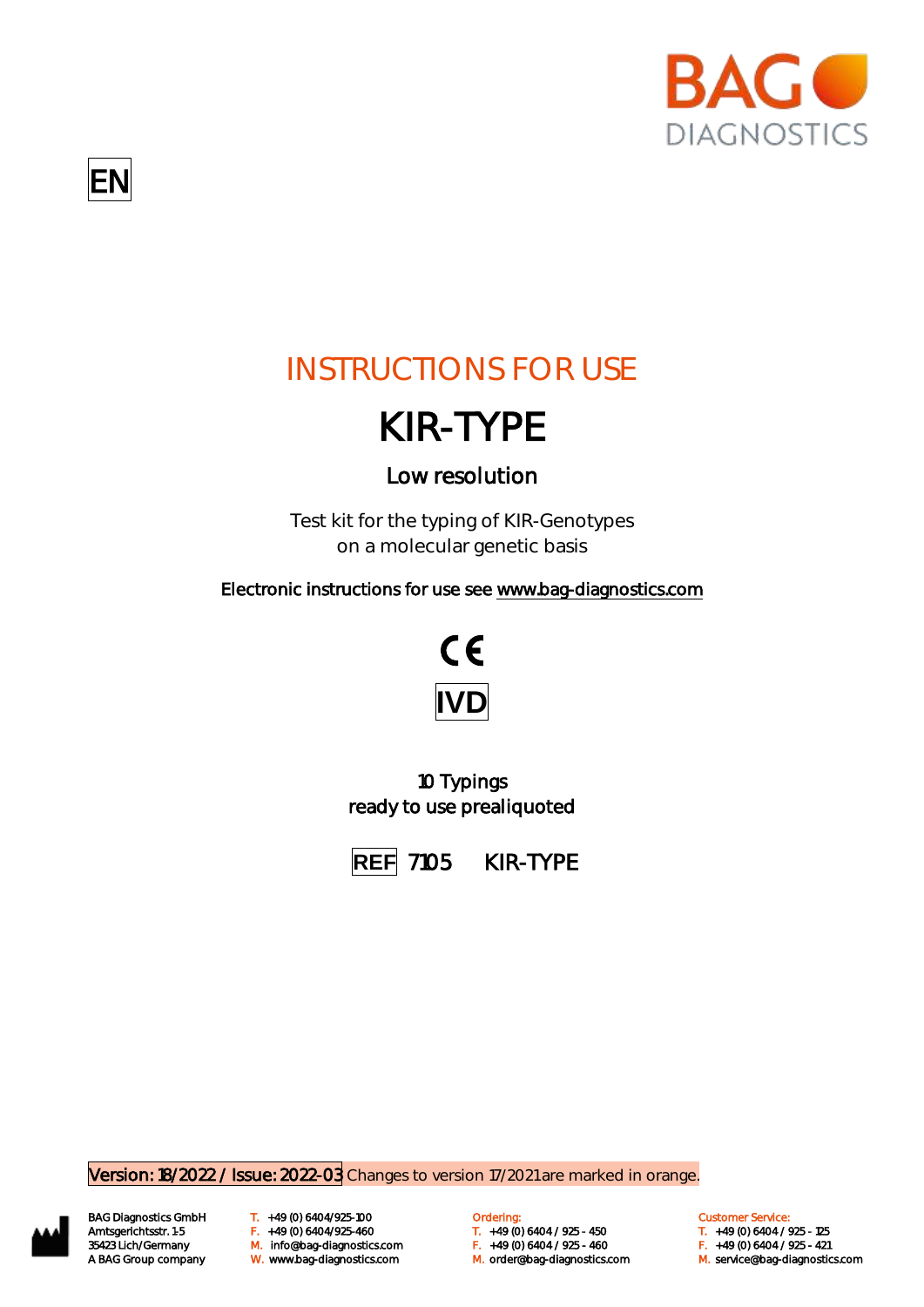## **CONTENTS**

| 1.             |      |  |
|----------------|------|--|
| 2.             |      |  |
|                | 2.1  |  |
|                | 2.2  |  |
|                | 2.3. |  |
| 3.             |      |  |
| $4_{\cdot}$    |      |  |
|                | 4.1  |  |
|                | 4.2  |  |
|                | 4.3  |  |
|                | 4.4  |  |
|                | 4.5  |  |
| 5.             |      |  |
| 6.             |      |  |
| 7 <sub>1</sub> |      |  |
| 8.             |      |  |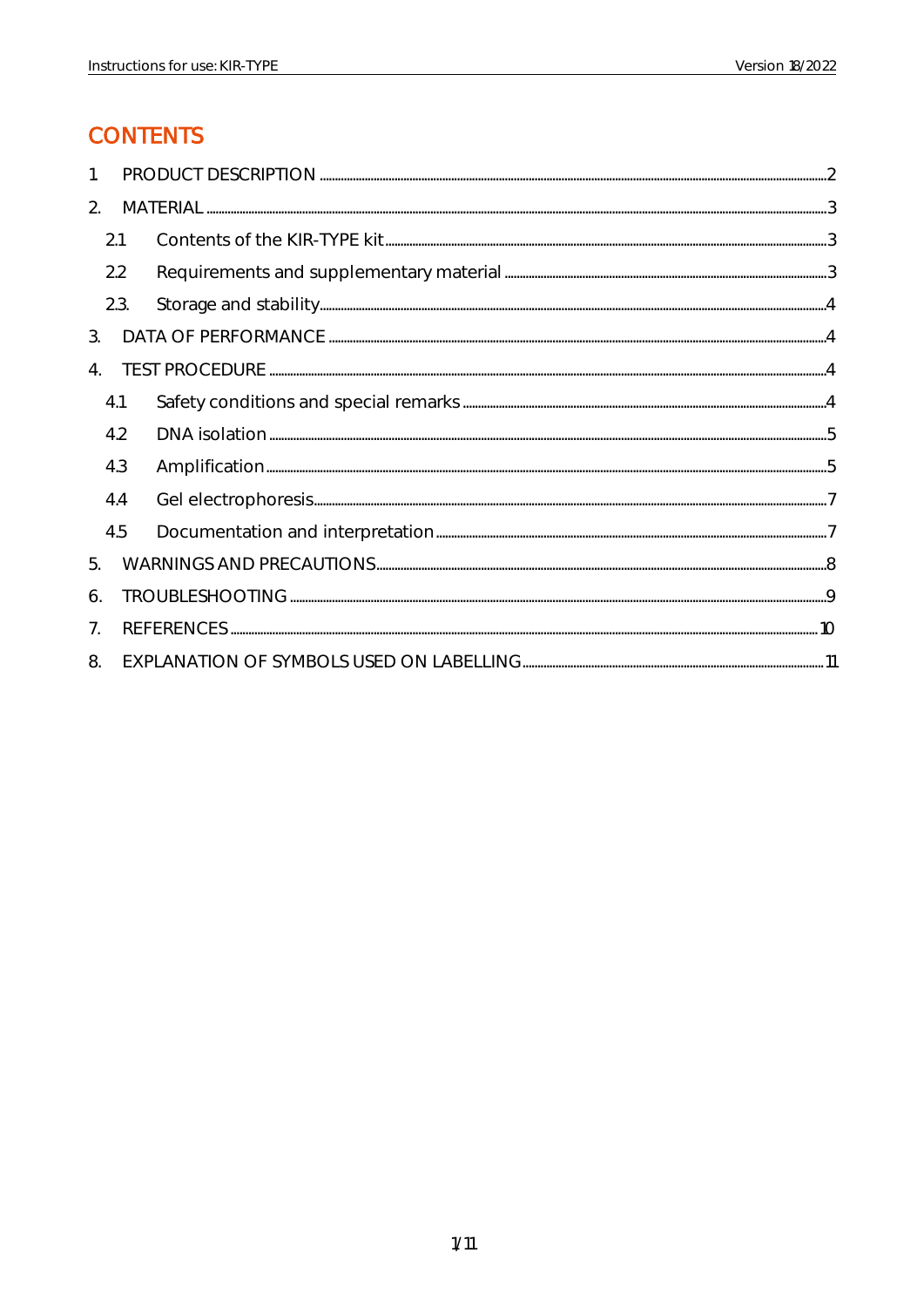## <span id="page-2-0"></span>1. PRODUCT DESCRIPTION

Natural killer cells (NK) and subpopulations of T-lymphocytes with a CD8<sup>+</sup> memory phenotype (1) or  $\gamma\delta$  T-cell-receptors express inhibitory and activating Killer-cell Immunoglobulin-like Receptors (KIRs). Due to differences in the number of genes and strong polymorphism of single genes, the gene region of the KIR receptors shows a high variability within single individuals (3, 4). Meanwhile defined HLA class I molecules have been identified as ligands for single KIR receptors (5, 6). The inhibitory KIR2DL1 receptor binds to alleles of the HLA-C group 2 molecules, which has the amino acids  $Asn^{77}$  and Lys<sup>80</sup>, the KIR2DL2 / KIR2DL3 receptors to alleles of the HLA-C group 1 molecules, with the amino acids Ser<sup>77</sup> and Asn<sup>80</sup>, and KIR3DL1 has an affinity to HLA-B alleles with a Bw4 epitope at the amino acid position 77-83 of the α1 helix. The inhibitory receptor KIR3DL2 binds to alleles of the HLA-A\*03 and \*11 groups (7). The ligands for the activating KIR receptors are not documented sufficiently though it is postulated, that they have an affinity to the same HLA-B and HLA-C molecules as their related inhibitory receptors.

The most accepted model of a NK cell activation at the moment, is the presumption, that the reactivity of the NK cells is controlled by a balance betweeen inhibitory and activating signals. Thus, an activation of NK cells could occur due to a reduction of inhibitory signals or to an increased ligand binding of activating receptors. In case of transformation processes (e.g. tumor diseases or virus infections) with an accompanying losts of the HLA expression as a ligand, the missing inhibitory signals result in an activation of the NK cells and lysis of the target cell. This observation forms the basis of the missing-self hypothesis that healthy tissue with a stabile HLA expression is spared of a NK cell activation (8).

Particularly a large number of studies has demonstrated that HLA/KIR disparity leads to donor versus recipient NK cell reactivity in bone marrow transplantation resulting in the reduction of Graft versus Host Disease (GvHD) and relapses (9). Furthermore defined KIR genotypes can be associated with autoimmune diseases (e.g. Psoriasis), reduced progression of full-blown AIDS in HIV patients, the risk of preeclampsia and acute rejection after an allogeneic kidney transplantation.(10-14).

The KIR-TYPE kit allows the genotyping of 14 KIR genes and 2 pseudogenes.

The detection of the single KIR receptors is performed by applying the PCR-SSP (PCRsequence-specific primers) method (see Fig. 1) (13, 15).



Fig. 1: Principle of SSP-PCR

This method is based on the fact that primer extension, and hence successful PCR relies on an exact match at the 3'-end of both primers. Therefore, only if the primers entirely match the target sequence is amplification obtained which is subsequently visualized by agarose gel electrophoresis.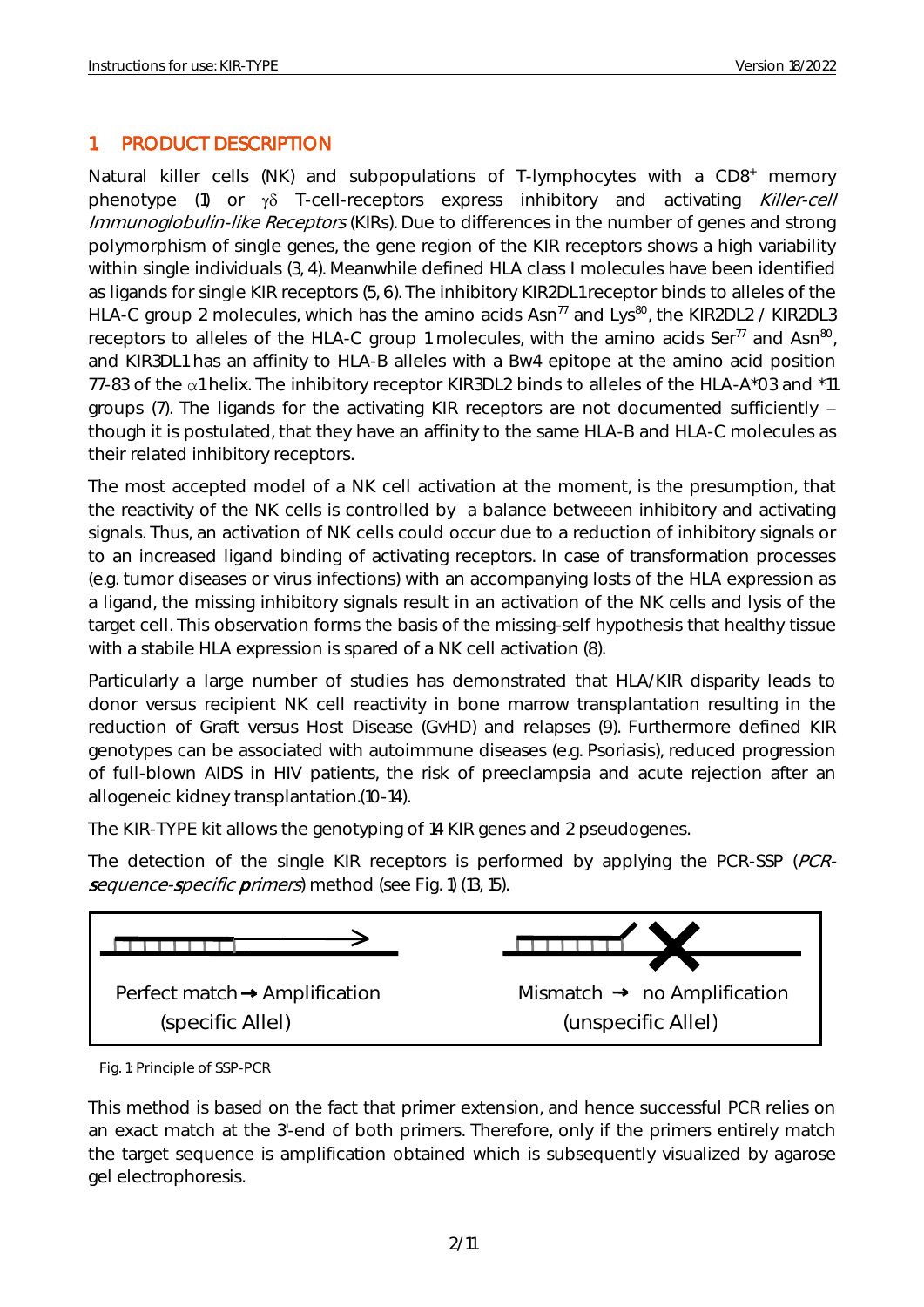The selection of the sequence specific primers enables the detection of the single KIR genes on genomic DNA basis.

The composition of the individual primer mixtures makes clear identification of the KIR genotypes indicated in the worksheet possible. With each typing a certain number prealiquoted and dried reaction mixes including internal amplification control with a final volume of 10 µl are used.

## <span id="page-3-0"></span>2. MATERIAL

## <span id="page-3-1"></span>2.1 Contents of the KIR-TYPE kit

- KIR-TYPE plates for KIR typing. The pre-dropped and dried reaction mixtures consist of allele specific primers, internal control primers (chromosome 1 specific sequence) and nucleotides. The first reaction mix is marked and contains the contamination control / negative control with internal control primers and amplificate specific primers. The last mix includes the positive control (only the internal control primers). The lot number is printed on each plate.
- 10x PCR buffer
- 8er strip-caps
- Instructions for use, worksheet, specificity table

## <span id="page-3-2"></span>2.2 Required and supplementary material

- Taq Polymerase (5 U/µl), Happy Taq  $(REF 66702)$  or another Taq Polymerase validated with the KIR-TYPE kit by the user. Don't use a Hot-start Taq Polymerase please!
- EXTRA GENE I Kit (REF 7059) (optional) for DNA extraction from blood /lymphocyte/ leucocytes or material for other DNA extraction methods
- piston pipettes (0.5-250 µl)
- sterile tips with integrated filter
- Thermal Cycler (list of the validated cyclers please see chapter 4.3)
- DNA agarose
- 0.5 x TBE buffer (45 mM of Tris, 45 mM of boric acid, 0.5 mM of EDTA)
- Ethidium bromide (EtBr)
- submarine electrophoresis unit
- DNA-length standard
- power supply  $(200 300 V, 200 mA)$
- UV source (220 310 nm)
- Gel documentation system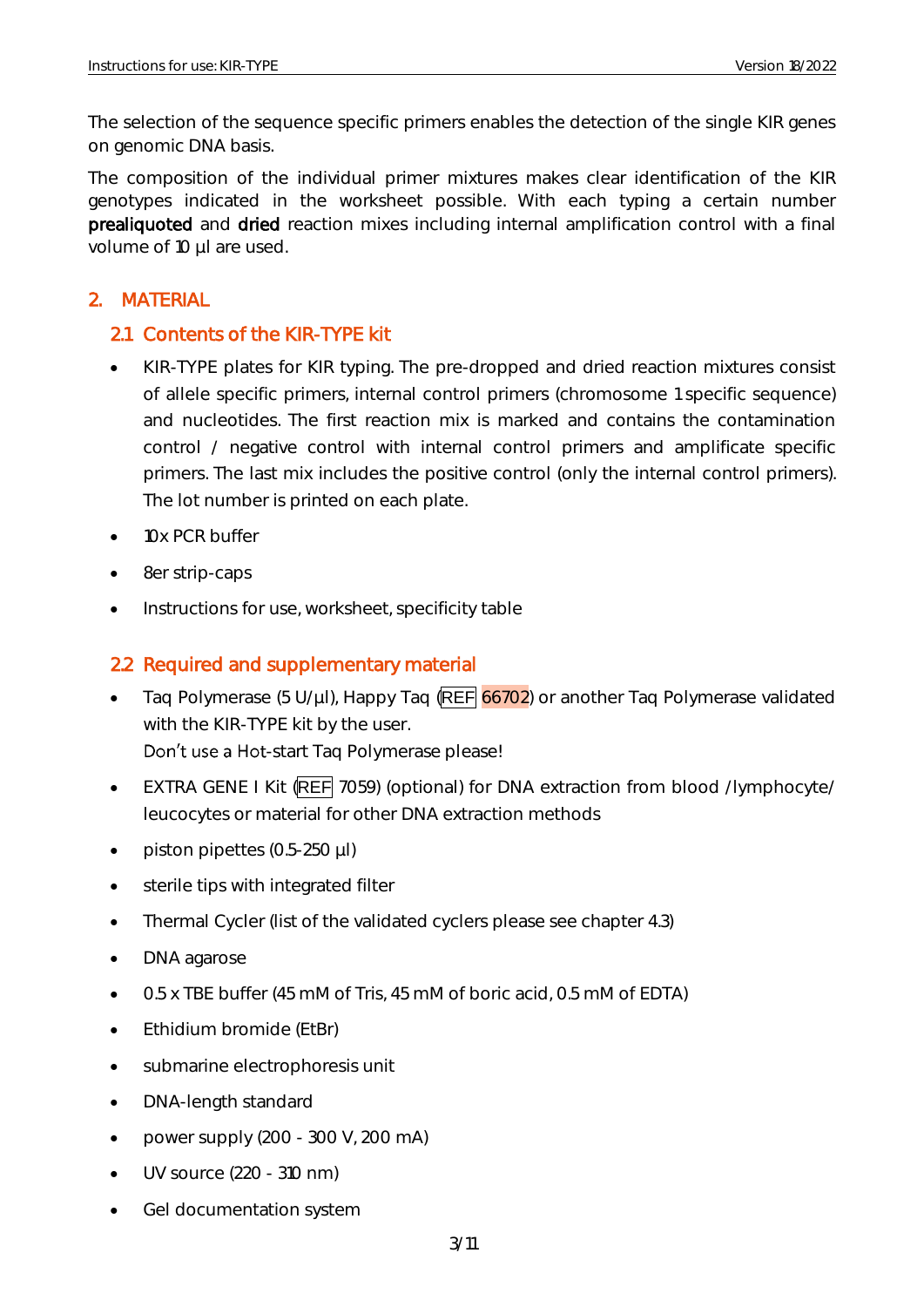## <span id="page-4-0"></span>2.3. Storage and stability

The kit is delivered at ambient temperature. Upon receipt please store the kit at  $\leq$  -20°C in the dark. The KIR-TYPE plates can also be stored at 2...8°C, but frequent changes of the storage temperature should be avoided. The IOx PCR buffer must be stored at  $\leq$  -20°C. Store in temperature monitored devices.

The expiry date is indicated on the label of each reagent and is also valid for opened reagents. The expiry date indicated on the outer label refers to the reagent with the shortest stability contained in the kit.

Thaw the 10x PCR buffer and the PCR plates directly before preparing the PCR. Immediately place the prepared PCR plates in the thermal cycler and start the PCR run.

## <span id="page-4-1"></span>3. PERFORMANCE DATA

The composition of the primer mixture guarantees a reliable identification of the KIR genotypes (based on the latest sequence data) indicated in the worksheet. Updates will be done regularly.

The accuracy and reproducibility of the specificity of each primer mix was verified with DNA from control samples, with known KIR specificities. Alleles, which are not included and because of their rareness could not be tested respectively, are indicated on the worksheet / specificity table.

Performance evaluation studies with pre-typed DNA samples have been performed for the KIR-TYPE kit. The results were compared to results with SSP kits of other suppliers. The typing results showed 100% concordance with the pretyping results.

The evaluation and quality control of the mixes are done with DNA samples, which were extracted by EXTRA GENE I (salting out method) or Qiagen QIAamp DNA Blood Mini and Maxi kits (column based method). When another DNA extraction Kit is used, the suitability of the extracted DNA for the application with the KIR-TYPE kit must be validated by the user.

KIR-TYPE is validated with the Happy Taq  $(REF\ 66702)$ . When another Taq Polymerase is used, the enzyme must be validated with the KIR TYPE kit by the user.

A reliable typing is guaranteed by using 50 - 80 ng DNA per reaction mix.

## <span id="page-4-2"></span>4. TEST PROCEDURE

## <span id="page-4-3"></span>4.1 Safety conditions and special remarks

The PCR is a particularly sensitive method and should be performed by well trained personnel, experienced in molecular genetic techniques and histocompatibility testing. Transplantation guidelines as well as EFI standards should be followed in order to minimize the risk of false typings, in the particular case of discrepancies in serological and molecular genetic method.

Special safety conditions must be observed in order to avoid contamination and thus false reactions:

- Wear gloves during work (powder-free, if possible).
- Use new tips with each pipetting step (with integrated filter).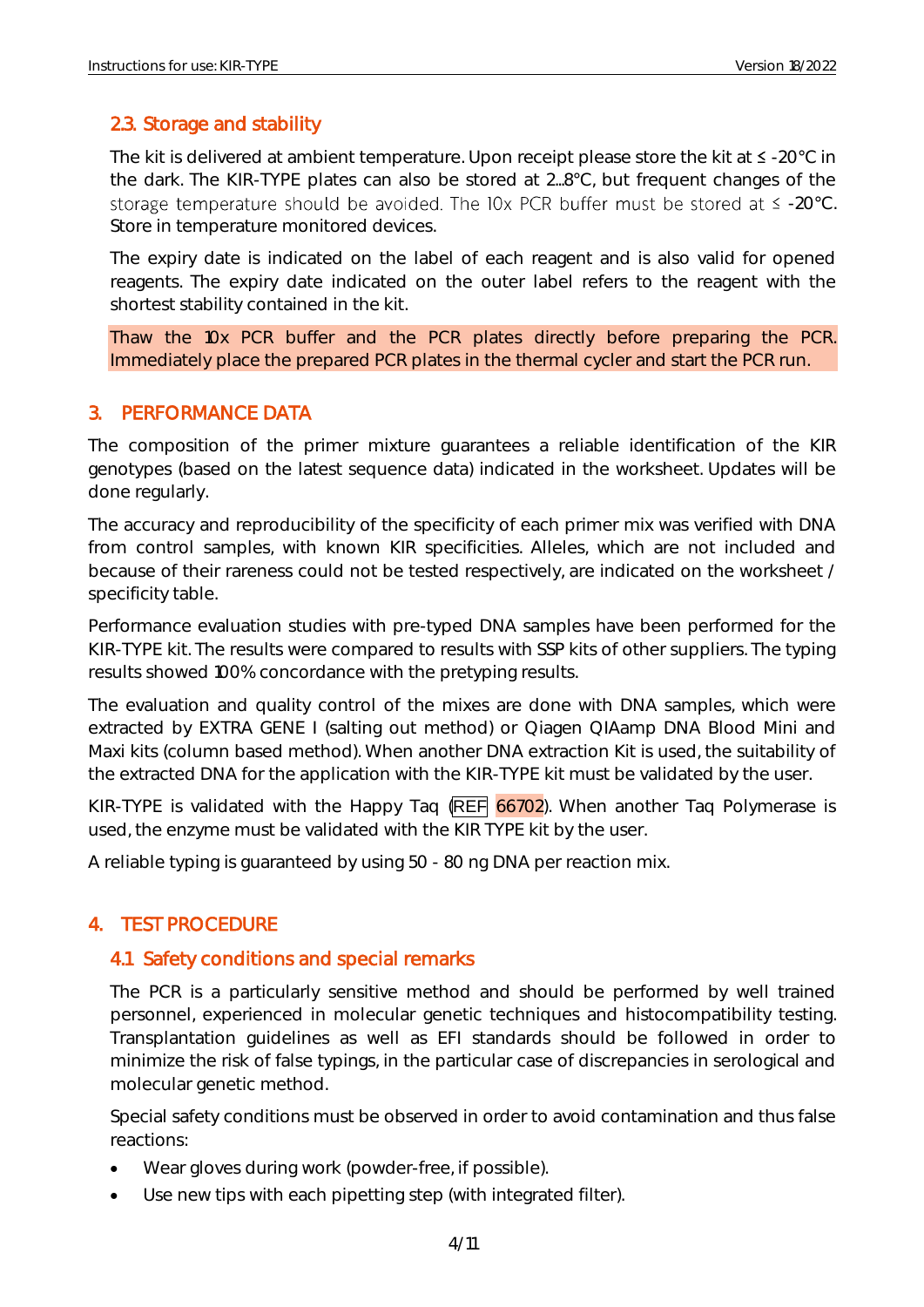- Use separate working areas for pre-amplification (DNA isolation and preparation of the reactions) and post-amplification (gel electrophoresis, documentation). Preferably use two separate rooms.
- Use devices and other materials only at the respective places and do not exchange them.

## <span id="page-5-0"></span>4.2 DNA isolation

The sample material for the isolation of genomic DNA should be sent in appropriate blood collection systems. The presence of heparin potentially inhibits PCR; therefore blood collection systems with heparin are not suitable [17]. EDTA or Citrate blood is recommended for typing.

Validate DNA extraction methods:

- EXTRA GENE I (BAG)
- QIAGEN QIAamp DNA Blood Mini and Maxi Kit

Manual isolation or automated DNA isolation (QIAcube) are suitable.

Experiments with other kits revealed that elution should be performed with water (double distilled water, DNase free water) and not with elution buffers. Especially with magnetic beads isolation methods inhibition of the PCR reaction and, consequently, weak bands (bad amplification) or false negative results were observed occasionally when using elution buffers. Therefore, it is recommended to use the validated extraction methods.

Laboratory established standard method for DNA isolation should be validated by the user.

A DNA concentration of 25-40 ng/µl is required to perform the test.

DNA should have the following purity indexes:

- $OD<sub>260</sub>/OD<sub>280</sub>$  = >1.5 and <2.0 (indicator for contamination with RNA/proteins)
- $OD<sub>260</sub>/OD<sub>230</sub> = >1.8$  (indicator for contamination with salt, carbohydrate or organic solvents)

## <span id="page-5-1"></span>4.3 Amplification

All prealiquoted reaction mixtures already contain allele and control-specific primers and nucleotides. These are supplied dried down in the reaction vessels. Amplification parameters are optimized to a final volume of 10 µl.

- 1. Thaw the 10x PCR buffer shortly before use.
- 2. Remove the required number of KIR-TYPE plates from the kit.
- 3. Pipet the Master-Mix consisting of 10x PCR buffer, DNA solution, Taq-Polymerase and Aqua dest. and mix well. The KIR-TYPE kit works with the same Master-Mix as other HISTO TYPE SSP Kits do and can therefore be combined. The composition of the Master-Mix is given in Table 1.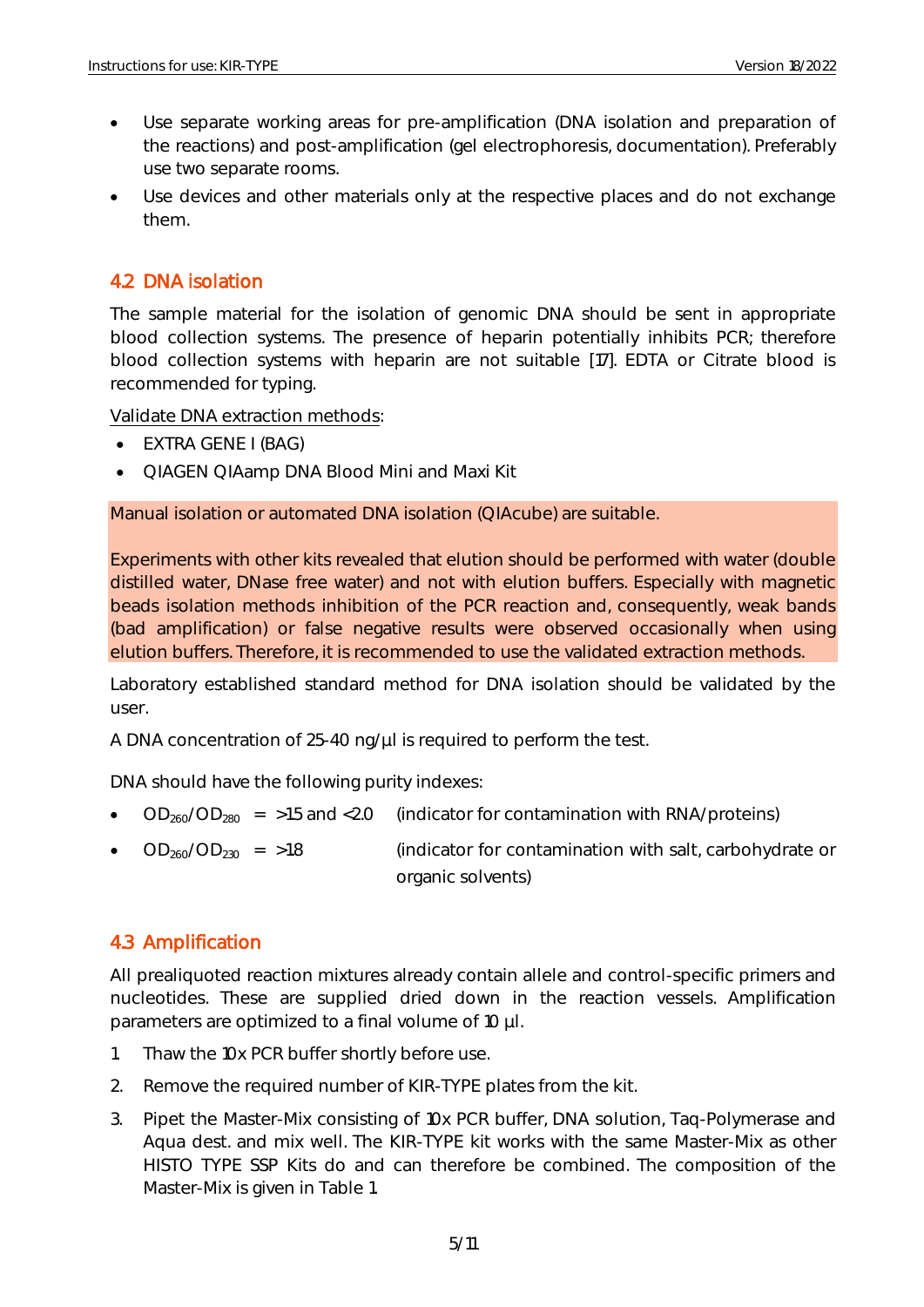If the contamination control should be performed, produce the Master-Mix without the DNA solution first and pipet 10  $\mu$ l of this mix in the contamination control. Afterwards add the DNA solution to the remaining Master-Mix and mix well.

| No. of<br>mixes | Aaua<br>dest. | 10x PCR<br>buffer | DNA-solution<br>$(25 - 40 \text{ ng/}\mu)$ | <b>Tag Polymerase</b><br>$(5 U/\mu l)$ | whole<br>volume |    |
|-----------------|---------------|-------------------|--------------------------------------------|----------------------------------------|-----------------|----|
|                 |               |                   |                                            | 0.08                                   |                 | μI |
| つつ              | 180           | 26                | 52                                         |                                        | 260             | μI |

## Table 1: Composition of the Master-Mix depending on the number of reactionmixes:

 $\Rightarrow$  The quantity of DNA must be 50 – 80 ng per mix. According to DNA-concentration, the amount of DNA and water must be varied (e.g. for 22 mixes: 26 µl DNA solution (50 ng/µl) and 206 µl Aqua dest.).

- $\Rightarrow$  If another Taq Polymerase shall be used, the enzyme must be validated with the KIR TYPE kit by the user.
- 4. After vortexing add 10 µl of this mixture immediately to the predropped and dried reaction mixtures. Change the tip after each pipetting step. Tightly close the tubes with

the respective caps. Ensure that you do not touch the inner side of the caps and the upper edges of the tubes with the fingers to avoid contamination.



If cyclers with tightly closable lid are used, it is also possible to use reusable PCR mats. Slightly shake the plate to dissolve the pellet at the bottom of the plate. All PCR solution should settle on the bottom. If necessary the plate should be briefly spun down.

5. Place the reaction tubes firmly into the thermal cycler and tighten the lid well. Start the PCR program. Overlaying of the reaction mixtures with mineral oil is not required if a heated and adjusted lid is used!

| Programme-Step            | Temp.          | Time   | No. of Cycles |
|---------------------------|----------------|--------|---------------|
| <b>First Denaturation</b> | $94^{\circ}$ C | 2 Min  | 1 Cycle       |
| Denaturation              | $94^{\circ}$ C | 15 Sec | 10 Cycles     |
| Annealing                 | $65^{\circ}$ C | 50 Sec |               |
| Extension                 | $72^{\circ}$ C | 45 Sec |               |
| Denaturation              | $94^{\circ}$ C | 15 Sec | 20 Cycles     |
| Annealing                 | $61^{\circ}$ C | 50 Sec |               |
| Extension                 | $72^{\circ}$ C | 30 Sec |               |

#### Amplification parameters:

## Validated Cycler types

PTC 100 / 200 / C1000 (MJ Research/ BioRad), GeneAmp PCR-System 9700 (use heating rate of 9600 please), Veriti (ABI), Mastercycler epGradient S (use "simulate Mastercycler gradient" function please) (Eppendorf) Tprofessional (Biometra)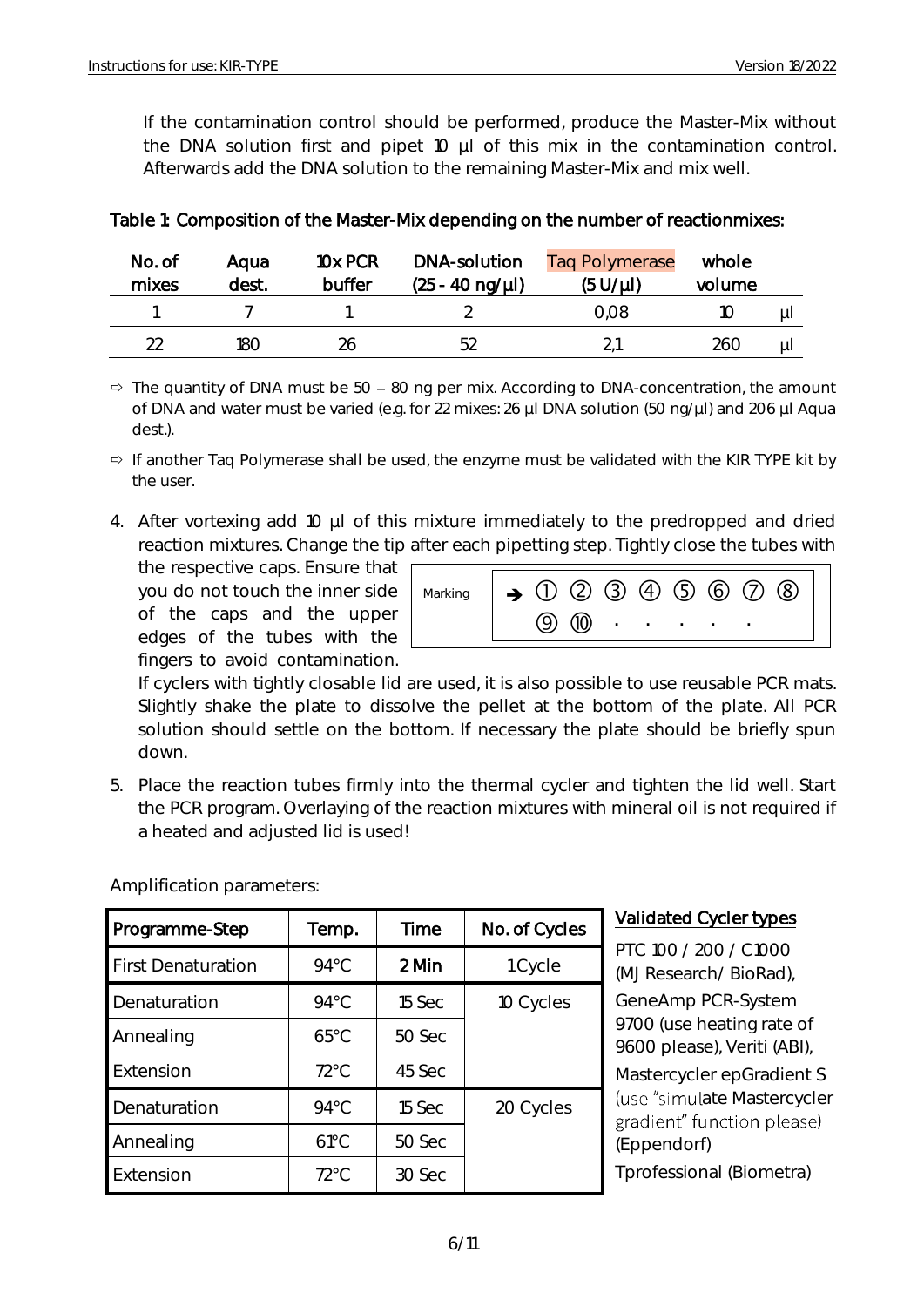Please don't use an aluminium heating block (e.g. GeneAmp PCR-System 9700).

By using thermal cyclers with a very fast heating and cooling rate, it is recommended to use a reduced ramp rate (~2.5°C/sec).

Since cyclers of different manufacturers perform differently and even individual machines of one type may be calibrated differently, it may be necessary to optimize the amplification parameters. If other models than the validated cyclers mentioned above are used they have to be validated by the user.

To optimize your machine use the following guide:

If there are **false positive** reactions (unspecific bands, additional types), increase the annealing temperature in 1°C steps.

If there are false negative reactions (bands missing), decrease the annealing temperature in 1°C steps and/or increase of the annealing times in 5 second steps and/or increase of the denaturation times in 5 second steps.

It's recommended to use exclusively cyclers that are calibrated regulary. For this the CYCLER CHECK kit is well suited (REF 7104, 71044).

The quality control tests were done on a PTC-200 resp. C1000 (MJ Research / BioRad), 9700 (ABI), Mastercycler epGradient S (Eppendorf) and Tprofessional (Biometra).

## <span id="page-7-0"></span>4.4 Gel electrophoresis

Separation of the amplification products is done by electrophoresis via a (horizontal) agarose gel. As electrophoresis buffer, 0.5 x TBE (45 mM of tris, 45 mM of boric acid, 0.5 mM of EDTA) buffer is recommended. The gel concentration should be 2.0 - 2.5% of agarose. Allow the gel to polymerize at least 30 minutes before sample loading. After amplification has been finished, take the samples out of the thermal cycler and load the complete reaction mixtures carefully in each slot of the gel.

In addition, apply 10 µl of the DNA length standard for size comparison. Electrophoretic separation is done at 10 - 12 V/cm (with 20 cm distance between the electrodes approx. 200 - 240 V), for 20 - 40 minutes. After the run has been completed, the complete gel is stained for 30 - 40 minutes in an ethidiumbromide (EtBr) solution (approx. 0.5 µg/ml of EtBr in  $H_2O$  or TBE buffer). As alternative, EtBr (0.5  $\mu q/ml$ ) can also be added to the electrophoresis buffer or the agarose gel. If required, excess of EtBr can be removed by soaking the gel in  $H_2O$  or 0.5 x TBE buffer for 20 - 30 minutes.

## <span id="page-7-1"></span>4.5 Documentation and interpretation

For documentation, visualize the PCR amplification using an UV transilluminator (220 - 310 nm) and a suitable gel documentation system. Choose exposure time and aperture such that the bands are drawn sharp and stand out against the dark background.

Only bands that have the correct size compared to the DNA length standard should be considered positive. The correct sizes are given in the worksheets. In all lanes without allele-specific amplification, the 659 bp internal control should be clearly visible. In most cases where there is allele-specific amplification the internal control is weaker or completely disappears!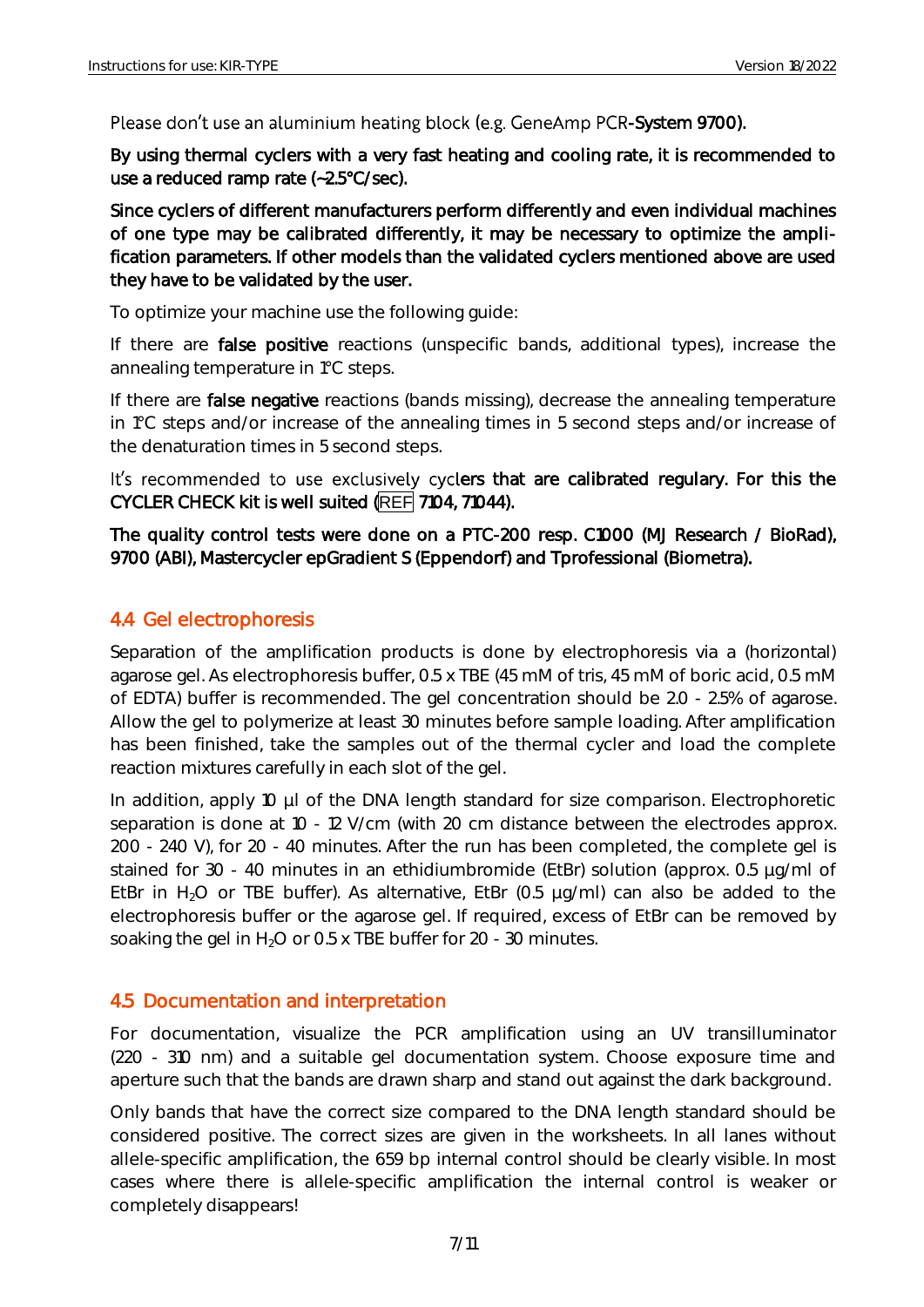If neither a specific band nor the internal control band appears, the result with the relevant mix can not be used for evaluation. Possible reasons for not evaluable results see troubleshooting (6.).

No band should be visible in the contamination control. If there is a contamination with genomic DNA there will be a band at 282 bp. Additional bands may occur at 78 bp, 104 bp, 176 bp and around 580 bp. If there is a contamination with amplificates bands will occur at 78 bp and/or 104 bp and/or 176 bp and/or 282 bp and/or 580 bp.

## <span id="page-8-0"></span>5. WARNINGS AND PRECAUTIONS

Ethidiumbromide is a powerful mutagen. Wear gloves when handling gels or solutions containing EtBr! Note the instructions for use and warnings and precautions of the manufacturer!

The transilluminator radiates very short-wave UV light which may cause burns of the skin and the retina. Use a UV face safety mask!

All for extraction of DNA used biological material, e.g. blood or human tissue, should be handled as potentially infectious. When handling biological material appropriate safety precautions are recommended (do not pipet by mouth; wear disposable gloves while handling biological material and performing the test; disinfect hands when finished the test). Biological material should be inactivated before disposal (e.g. in an autoclave).

Disposables should be autoclaved or incinerated after use. Spillage of potentially infectious materials should be removed immediately with absorbent paper tissue and the contaminated areas swabbed with a suitable standard disinfectant or 70% alcohol. Material used to clean spills, including gloves, should be inactivated before disposal (e.g. in an autoclave).

Disposal of all samples, unused reagents and waste should be in accordance with country, federal, state and local regulations.

A declaration on Material Safety Data Sheets (MSDS) is available to download at [www.bag-diagnostics.com](http://www.bag-diagnostics.com/) .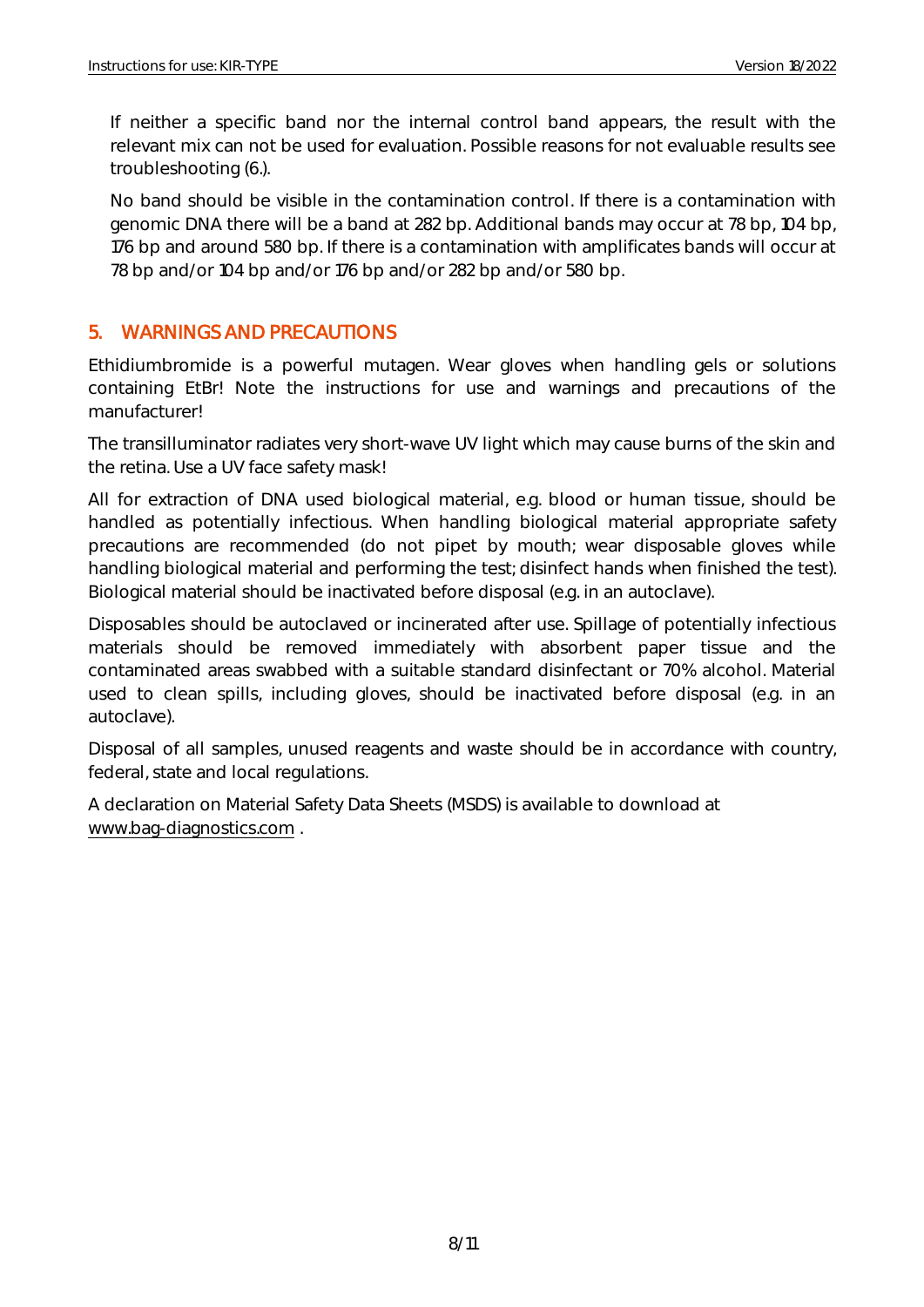## <span id="page-9-0"></span>6. TROUBLESHOOTING

| Problem                       | Possible Reason                       | Solution                                |
|-------------------------------|---------------------------------------|-----------------------------------------|
| no amplification,             | DNA contaminated with PCR-            | repeat DNA isolation,                   |
| length standard visible       | inhibitors                            | try different methods                   |
|                               | DNA concentration too high/too low    | alter DNA concentration,                |
|                               |                                       | repeat DNA isolation                    |
|                               | enzyme is missing                     | repeat typing,                          |
|                               | or concentration too low              | alter enzyme concentration              |
|                               | DNA from heparinized blood            | repeat typing with EDTA                 |
|                               |                                       | blood                                   |
|                               | wrong amplification parameters        | optimize the amplification              |
|                               |                                       | parameters (see 4.3) $\mathbf{\hat{x}}$ |
| repeated failure in single    | leak in reaction tubes,               | close tubes tight with caps             |
| lanes (no amplification-      | water loss and change in              |                                         |
| control)                      | concentration during PCR              |                                         |
| unspecific amplification,     | contamination with amplification      | repeat typing,                          |
| additional bands              | products                              | ensure exact working                    |
| (additional bands of the      | DNA contaminated with salts           | repeat DNA isolation,                   |
| wrong size must be neglected) |                                       | try different method                    |
|                               | DNA concentration too high            | use less DNA                            |
|                               | enzyme concentration too high         | use less enzyme                         |
|                               | wrong amplification parameters        | optimize the amplification              |
|                               |                                       | parameters (see 4.3) $\mathbf{\hat{x}}$ |
| evaluation shows more than 2  | carry-over contamination              | check typing mixtures (no               |
| specificities                 | (amplification products!), new allele | DNA added), ensure exact                |
|                               |                                       | working                                 |
| no or only very weak bands    | staining too weak                     | repeat staining                         |
| visible, length standard      |                                       |                                         |
| invisible                     |                                       |                                         |
| gel background shines too     | staining was too long,                | soak gel in H <sub>2</sub> O or TBE,    |
| bright                        | staining solution concentration too   | lower staining solution                 |
|                               | high                                  | concentration                           |
| blurred band                  | electrophoresis buffer too hot or     | lower the voltage,                      |
|                               | used up, wrong electrophoresis        | use 0.5x TBE buffer,                    |
|                               | buffer,                               | use completely polymerised              |
|                               | polymerisation of the gel not well    | gel                                     |

 $\mathbf{\hat{x}}$  When using the equipment and materials listed, optimisation of the amplification parameters should be looked upon as a last resort. In most cases, it is possible to evaluate the test by eliminating the additional bands caused by size discrepancies.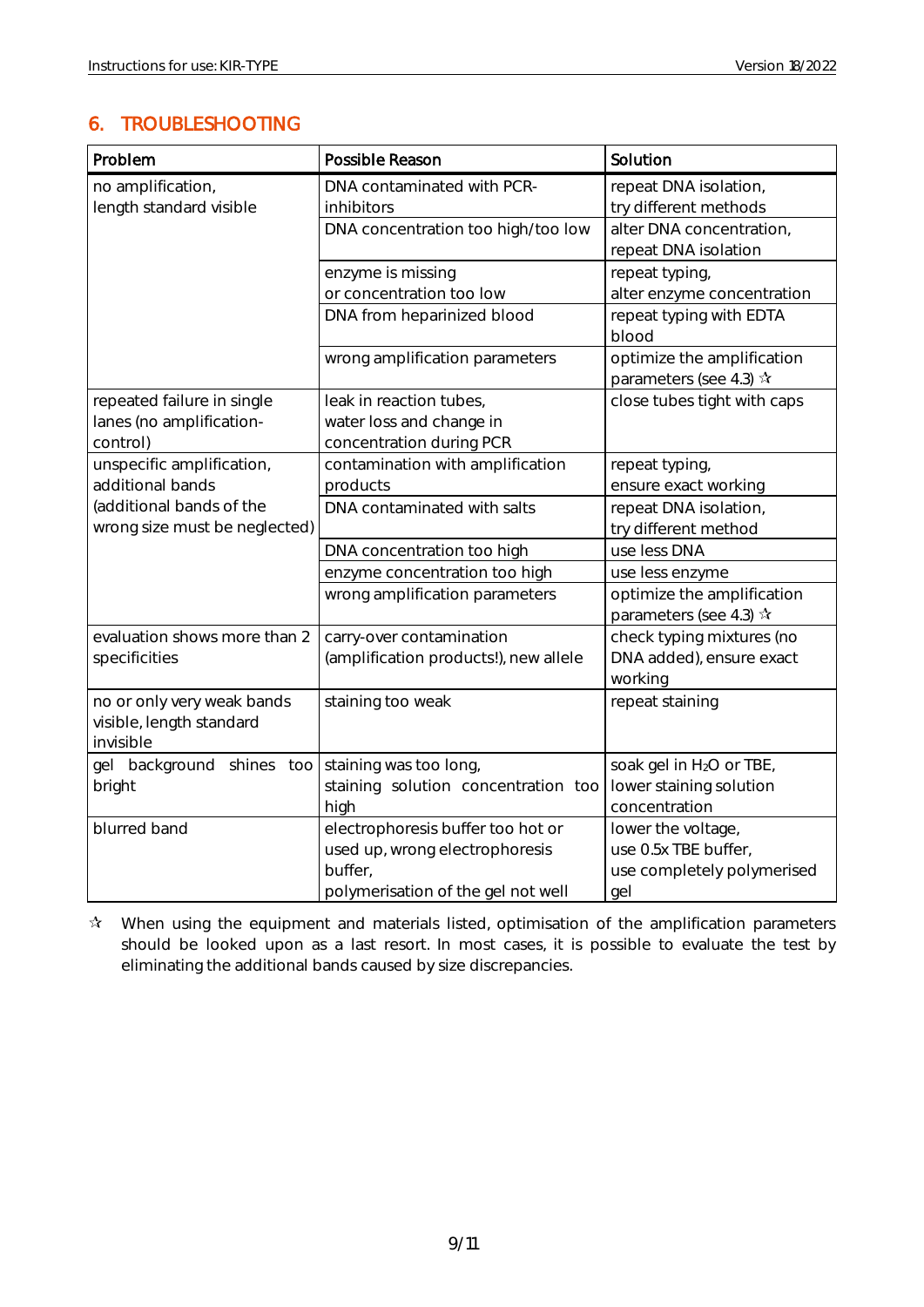## <span id="page-10-0"></span>7. REFERENCES

- 1. Moretta A, Bottino C, Pende D, Tripodi G, Tambussi G, Viale O, et al. Identification of four subsets of human CD3-CD16+ natural killer (NK) cells by the expression of clonally distributed functional surface molecules: correlation between subset assignment of NK clones and ability to mediate specific alloantigen recognition. J Exp Med 1990; 172(6):1589- 98.
- 2. Phillips JH, Gumperz JE, Parham P, Lanier LL. Superantigen-dependent, cell-mediated cytotoxicity inhibited by MHC class I receptors on T lymphocytes. Science 1995; 268(5209):403-5.
- 3. Hsu KC, Chida S, Geraghty DE, Dupont B. The killer cell immunoglobulin-like receptor (KIR) genomic region: gene-order, haplotypes and allelic polymorphism. Immunol Rev 2002;190:40-52.
- 4. Hsu KC, Liu XR, Selvakumar A, Mickelson E, O'Reilly RJ, Dupont B. Killer Ig-like receptor haplotype analysis by gene content: evidence for genomic diversity with a minimum of six basic framework haplotypes, each with multiple subsets. J Immunol 2002; 169:5118- 5129.
- 5. Carrington M, Norman P. The KIR gene cluster. National Library of Medicine (US), National Center for Biotechnology Information; 2003. URL:

http://www.ncbi.nlm.nih.gov/books/bookres.fcgi/mono\_003/ch1d1.pdf.

- 6. Williams AP, Bateman AR, Khakoo SI. Hanging in the balance: KIR and their role in disease. Mol Interv 2005; 5: 226-40.
- 7. Dohring C, Scheidegger D, Samaridis J, Cella M, Colonna M. A human killer inhibitory receptor specific for HLA-A1,2. J Immunol 1996; 156: 3098-101.
- 8. Ljunggren HG, Karre K. In search of the 'missing self': MHC molecules and NK cell recognition. Immunol Today 1990; 11:237-44.
- 9. Ruggeri L, Capanni M, Urbani E, Perruccio K, Shlomchik WD, Tosti A, et al. Effectiveness of donor natural killer cell alloreactivity in mismatched hematopoietic transplants. Science 2002; 295:2097 2100.
- 10. Nelson GW, Martin MP, Gladman D, Wade J, Trowsdale J, Carrington M. Cutting edge: heterozygote advantage in autoimmune disease: hierarchy of protection/susceptibility conferred by HLA and killer Ig-like receptor combinations in psoriatic arthritis. J Immunol. 2004 Oct 1; 173(7):4273-6
- 11. Martin MP, Gao X, Lee JH, Nelson GW, Detels R, Goedert JJ, Buchbinder S, Hoots K, Vlahov D, Trowsdale J, Wilson M, O'Brien SJ, Carrington M. Epistatic interaction between KIR3DS1 and HLA-B delays the progression to AIDS. Nat Genet. 2002 Aug; 31(4):429-34.
- 12. Hiby SE, Walker JJ, O'shaughnessy KM, Redman CW, Carrington M, Trowsdale J, Moffett A. Combinations of maternal KIR and fetal HLA-C genes influence the risk of preeclampsia and reproductive success. J Exp Med. 2004 Oct 18; 200(8):957-65.
- 13. Olerup, O., Zetterquist H., 1992. Tissue Antigens 39:225-235
- 14. Kunert K, Seiler M, Mashreghi MF, Klippert K, Schönemann C, Neumann K, Pratschke J, Reinke P, Volk HD, Kotsch K. KIR/HLA ligand incompatibility in kidney transplantation.Transplantation. 2007 Dec 15; 84(11): 15527-33
- 15. Olerup, O., Zetterquist H., 1993. Tissue Antigens 41:55-56